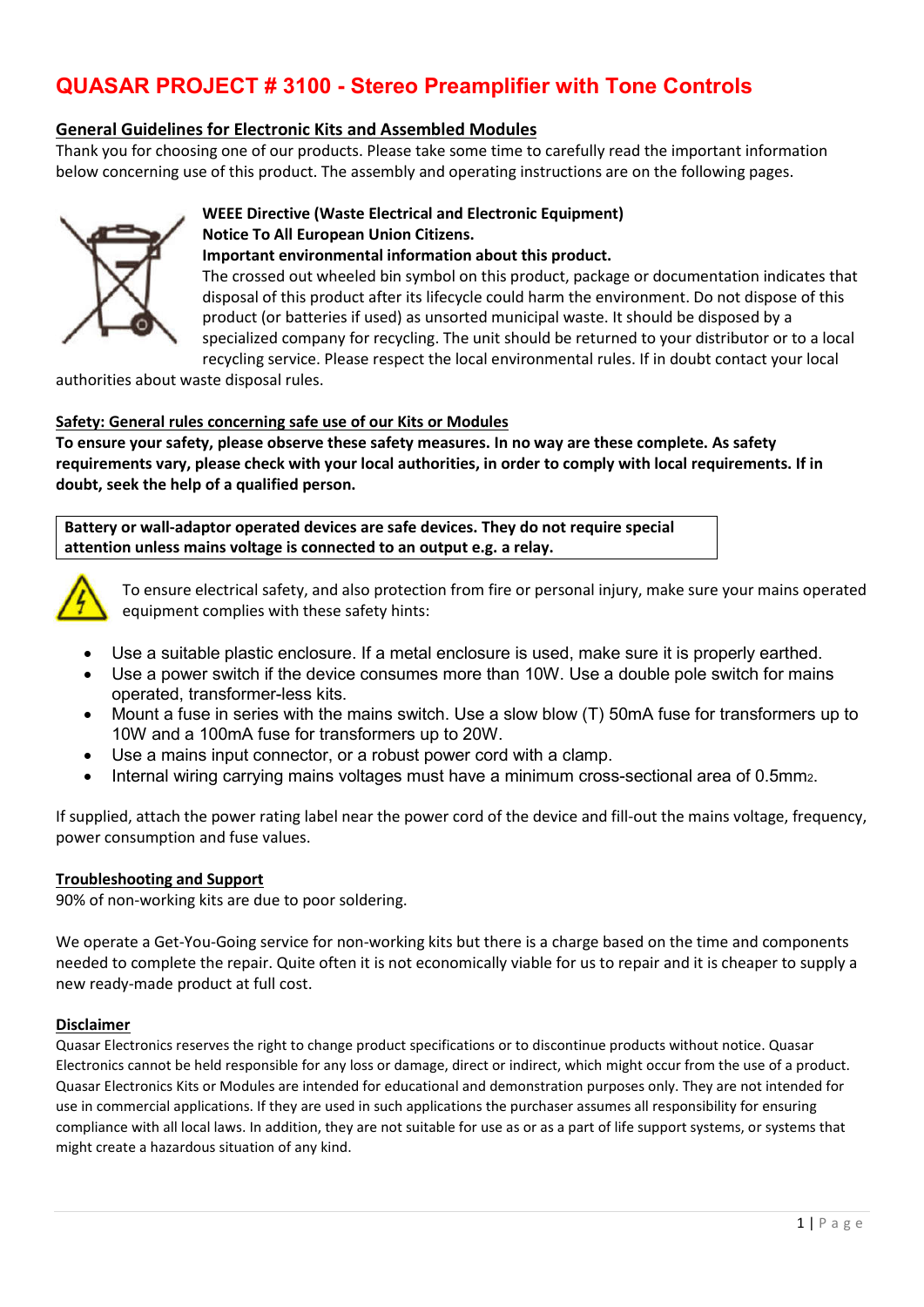This is a preamplifier and tone control unit which will make a useful addition to any of our power amplifier kits. It is extremely easy to construct due to the use of a special IC, the Philips TDA 1524A. This contains all the circuitry required to provide up to 20 dB of voltage gain, +/-15 dB of bass and treble control, channel balance, and a switchable loudness contour.

Because it uses voltage control, linear single gang pots can be used, which lowers the costs and reduces tracking errors. It also allows for control by switches or microprocessor if desired.

#### **Features**

- Simple construction
- Few external components
- Low noise and distortion
- Switchable loudness
- Will drive most power amps

#### **Specifications**

| D.C. Input:      | 15-20Vdc supply              |
|------------------|------------------------------|
|                  | (or 12V battery at 50 mA -   |
|                  | see notes below for details) |
| Gain             | 20 dB max.                   |
| Maximum output : | $> 3 V$ RMS                  |
| Maximum input :  | $> 300$ mV, G = 20 dB        |
|                  | $> 3V$ RMS, G = 0dB          |
| Input Z          | > 10 k ohm                   |
| Output Z         | < 300 ohm                    |
| Frequency resp.: | < 10 Hz to > 50 kHz          |
| $+/-1$ dB        |                              |
| THD at 1kHz :    | $0.1\%$ @ 1V output          |
| $S/N$ ratio :    | $> 85$ dB, G = 0 dB          |
| Bass boost/cut   | $\approx$ 15 dB @ 50 Hz      |
| Treble boost/cut | $\approx$ 15 dB @ 15 kHz     |
|                  |                              |

#### **How it works**

All signal processing is done within the TDA1524A by voltage controlled amplifiers and voltage controlled filters. The IC provides a fixed voltage ( $\approx$  3.8Vdc) at pin 17, and this is used by all the variable resistors to provide an adjustable DC voltage to the appropriate control pins.

Current sensing is used to provide a flat response when R5 is connected to pin 17, and a loudness contour when disconnected.

100 nF capacitors are used on each pot to decouple any AC signals from the control inputs. 10 uF capacitors are used to couple both input and output audio signals whilst blocking DC. R1 and R2, are to ensure stability with capacitive loads. R3 and R4 make sure there are no DC spikes at the output sockets if the load is switched. C3 and C4 control the loudness contour. C5 and C6 control the treble turn-over frequency. C18 and C19 have been added to roll off the gain above 70 kHz. Low volume settings coupled with treble boost was causing HF instability in some instances. This should no longer be a problem.

C15, 16, 17 provide power supply filtering. D1 provides protection in case of incorrect supply polarity. The LED is a power on indicator and may be omitted if not required, or preferably mounted on the enclosure. If you are not using a switch pot, you can connect an external switch across the P1 switch pins, or connect a wire link there and switch the power supply.

The power supply is critical to the noise performance of the pre-amp. An on board regulator is provided to reduce mains hum. If you wish to use it with a car or other 12V battery, then you should omit the 7812 regulator, and place a wire link between the regulator input pin (marked VIn) and the output pin (marked 12V) on the PCB. *Do not short to earth!* This will be necessary because the regulator must have an input voltage at least 2- 3V greater than its output voltage, for it to maintain regulation. However the regulator will not be necessary with a battery supply.

If using a plug pack, its output voltage should be 15 to 20V DC. Because most plug packs have poor regulation, one rated at 12V DC will often be around 15V when lightly loaded. The current drain of the preamp is less than 50 mA, so many 12V unregulated supplies may be adequate if you have one. Replace D1 with a wire link if necessary, making sure you have the supply polarity correct!

If you are using a 15-20V supply for your power amplifier, you can use that as your pre-amp supply as well. Make sure you test the voltage first in all cases.

#### **Construction**

First, solder the five wire links (LINK1 to LINK5) to the board. Next install the lowest height components, starting with the resistors, diode, 100n caps and the IC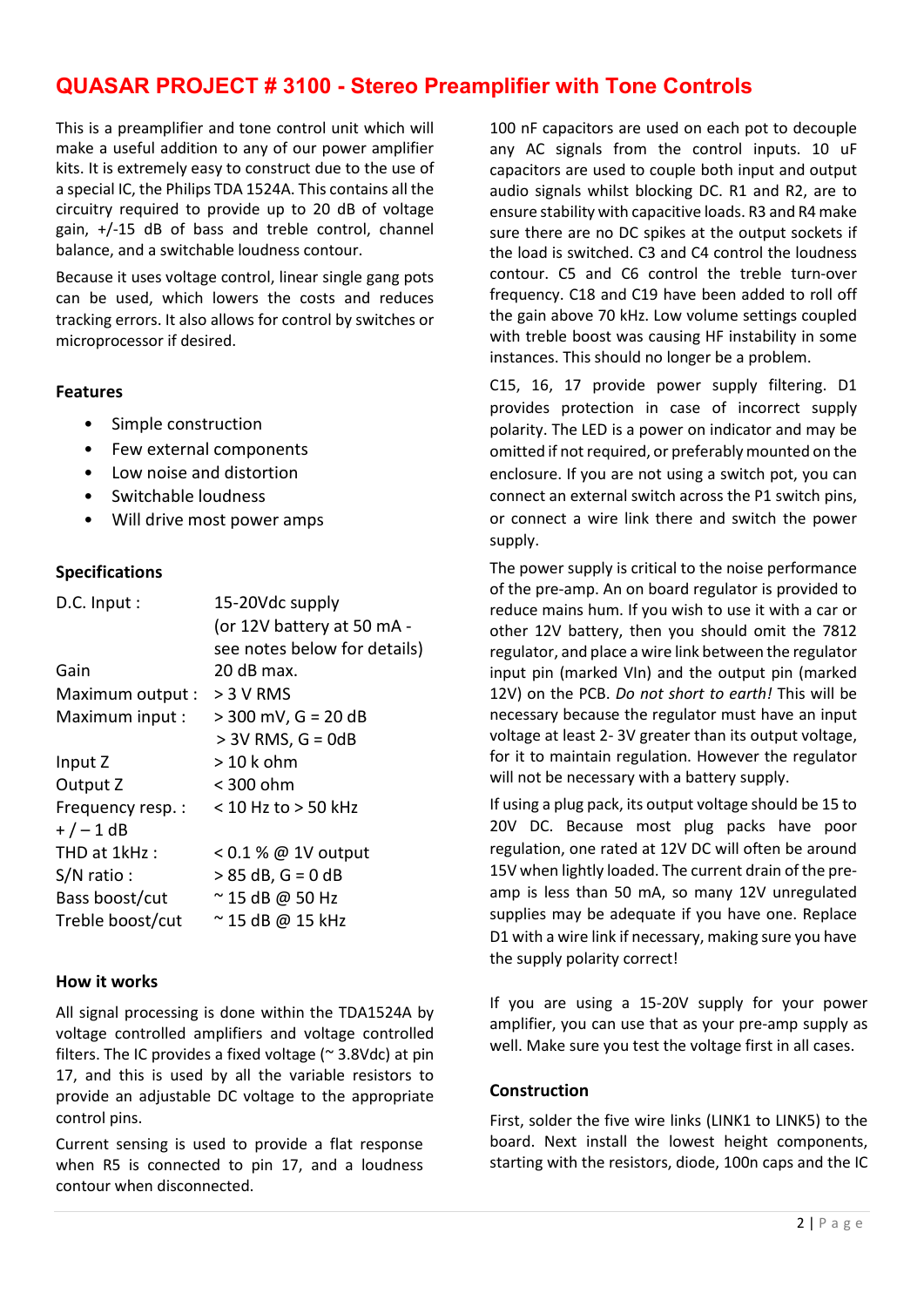socket. Do not fit the IC until after you have soldered the socket into place.

You may wish to use pins for the LED connection, if you are going to mount that on an enclosure. You can also use an external switch for the loudness control if you wish. The regulator can be mounted vertically, or bend the leads and bolt it to the board. No heatsink is required. Continue adding the components in ascending height order, leaving the pots, RCA sockets and C15 until last. If red and white banded RCA sockets have been supplied, fit the RED ones to the RIGHT input and output positions. You can choose to use either the DC socket or solder pins for the power connection.

## **Testing**

Check the orientation of the IC and eCaps before powering up. Check the DC supply voltage is correct. Make sure the volume control is turned down, and that the other pots are centred. Then connect a music source and power amp, and increase the volume slowly. There will be no output at all for a small part of the rotation. This is normal due to the drop out voltage of the IC control. Then you should hear the music. Check the operation of the Bass, Treble and Balance controls, being careful not to use full boost at high volume.

Also check the operation of the Loudness switch being aware that it is level dependent and will have no effect at high volume as it is designed to compensate for changes in the human hearing response at low listening levels. The jumper or switch must be closed to give a flat response.

If there is no output, recheck all wiring, all component positions and polarity of diodes, ecaps, and orientation of the IC's. Check for bad solder joints, and solder bridges between tracks, especially the IC pins. Also check the DC voltage across the pots (IC pins 17 to 18) is between 3.5V and 4V.

The complete data sheet for the Philips TDA 1524A can be obtained from our web site at: **quasarelectronics.co.uk/ds.htm**

For Technical Support on this kit please email: **support@quasarelectronics.co.uk**

For our full range of kits please see our website at: **quasarelectronics.co.uk**

## **Parts List**

| <b>Resistors</b>     |                                   |
|----------------------|-----------------------------------|
|                      | R1, R2220R (Red Red Brown) 2      |
|                      | R3, R4 4K7 (Yellow Violet Red)2   |
|                      |                                   |
|                      | R6 1K (Brown Black Red)1          |
| <b>Capacitors</b>    |                                   |
|                      |                                   |
|                      |                                   |
|                      | C5, 6  15nF mylar (153) 2         |
|                      |                                   |
|                      | C10  100uF 25V eCap 1             |
|                      | C11, 12, 13, 14, 16  100nF mono 5 |
|                      | C15  1000uF 35V eCap 1            |
|                      | C18, 19 10nF mylar (103)          |
|                      |                                   |
| <b>Miscellaneous</b> |                                   |
|                      | IC1TDA 1524A1                     |
|                      |                                   |
|                      |                                   |
|                      | P2, 3, 450k linear pot3           |
|                      |                                   |
|                      | D1 Diode 1N40041                  |
|                      | L1 Red LED, 5mm 1                 |
|                      |                                   |
|                      |                                   |
|                      |                                   |
|                      |                                   |
|                      |                                   |